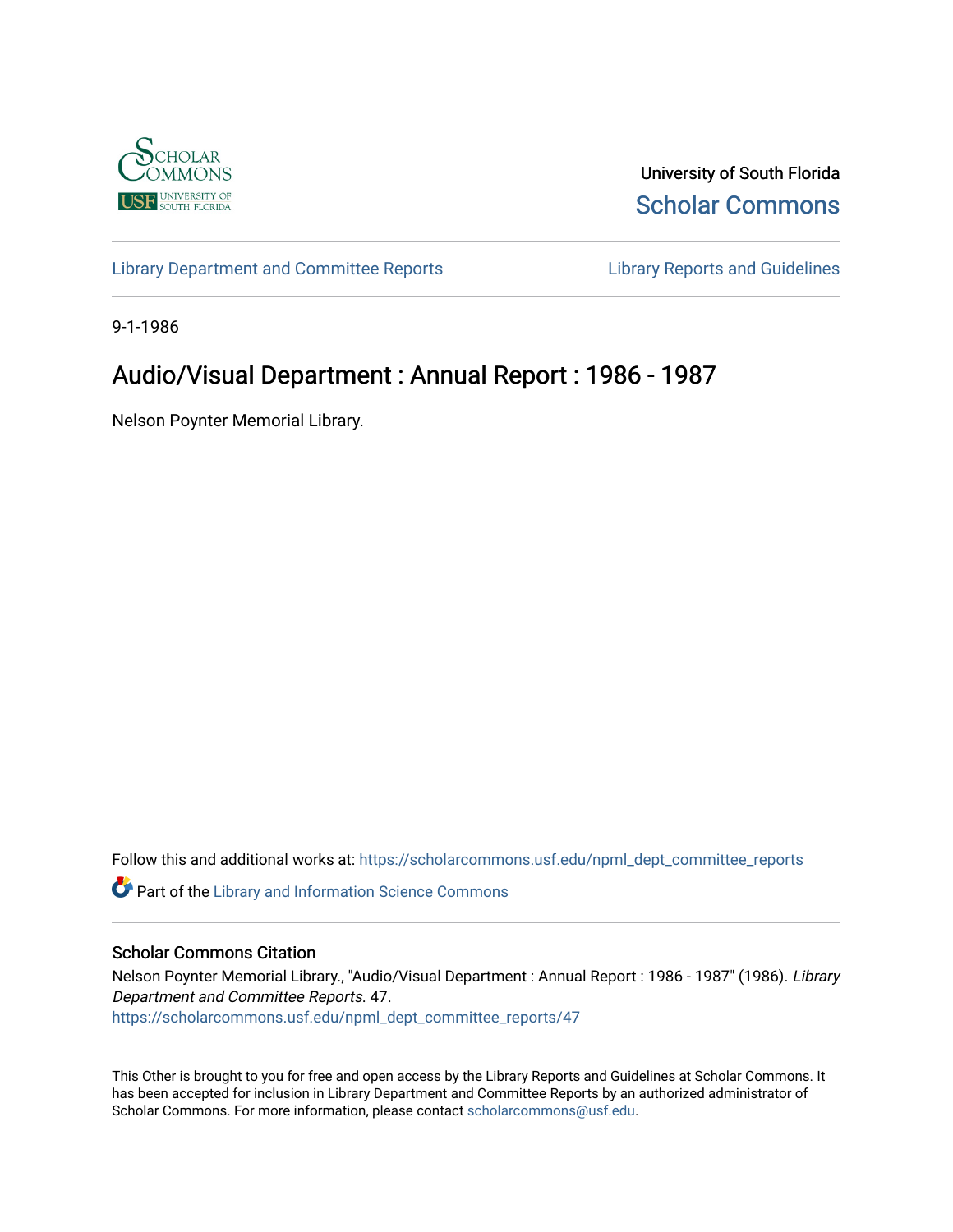# NELSON POYNTER MEMORIAL LIBRARY INSTRUCTIONAL MEDIA STATISTICS<br>DATE Sept. 1, 1986 - Aug. 31, 1987

| <b>SERVICES</b>               | This Year 1986/87 | Previous Year 1985/86 |  |
|-------------------------------|-------------------|-----------------------|--|
| Equipment Delivery and Set Up | 1,842             | 1,521                 |  |
| Film and Video Showings       | 441               | 635                   |  |
| Photography                   | 157               | 147                   |  |
| Video duplication             | 175               | 94                    |  |
| On Air Video Recording        | 282               | 224                   |  |
| Off Air Video Recording       | 100               | 178                   |  |
| Audio Recording               | 123               | 176                   |  |
| Audio Duplicating             | 309               | 399                   |  |
| Films Acquired                | 214<br>¥          | 282                   |  |
| Videotapes Acquired           | 148               | 56                    |  |
| ID's Taken                    | 1,674             | 1,786                 |  |
| Transparency Production       | 1,538             | 1,458                 |  |
| Other Media Production        | 42                | 38                    |  |
| Items placed on Reserve       | 346               | 298                   |  |
| SERVICES TOTAL                | 7,391             | 7,292                 |  |
| DEPARTMENT TOTAL              | ×<br>27,648       | 21,097                |  |

 $\mathcal{E}$ 

í.